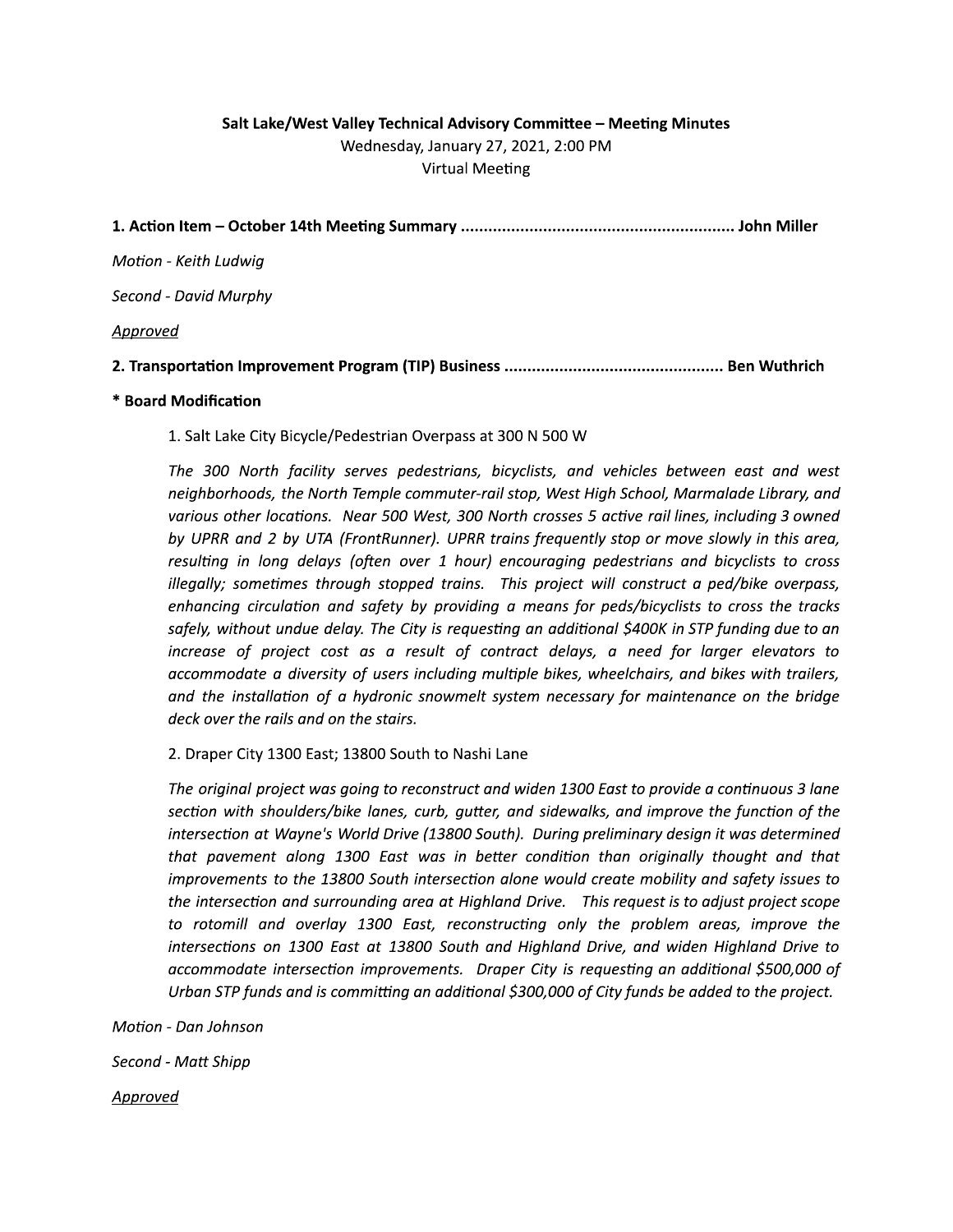#### • Review - Concept Reports Received for the 2022-2027 TIP Evaluation Process

A list of projects was attached to the calendar notice and e-mail meeting invitation and can also be found at this link.

#### STP & CMAQ projects:

https://drive.google.com/file/d/11SRTeZspWQm8OCVVpCpCW8xeSq1BBd5q/view

TAP projects:

https://drive.google.com/file/d/1TaxAaRpsaJmTkPRC-3vaxC2-Uk9NRMO8/view

Please review this list to verify that your project has been included for further evaluation.

#### • Information – Schedule for the 2022-2027 TIP Process

The virtual project field trip review for the Salt Lake/West Valley area is scheduled for February 8, 9, and 11. Details will be sent to each project sponsor with specific times for each visit. A small contingent will travel to each project site to meet with project sponsors, while the remaining field review team will view the project site via a zoom conference link at the project location.

The February 24<sup>th</sup> TAC meeting will be virtual again and will include a slide presentation of each submitted project with cost estimates and other details. The March TAC meeting will be the initial recommendation of projects from WFRC staff for discussion and recommendation from the TAC Committee to Trans Com

### 

UDOT and the State Transportation Commission have made changes to the TIF/TTIF process, primarily about the schedule for nominating and awarding projects. Nominations are considered from November 2020 to March 2021. Ranking of projects will be prepared from April 2021 to August 2021 with a final list of project ranking presented in September 2021.

Applicants can review eligibility information and use the Google form at:

https://www.udot.utah.gov/connect/about-us/commission/project-prioritization-process/

For questions contact Grant Farnsworth at UDOT Region 2 at: gfarnsworth@utah.gov or 801-663-9985; or Richard Brockmeyer at: rbrockmyer@utah.gov

*Questions about TIF / TTIF can also be submitted to ProjectPrioritization@utah.gov* 

Here is a link to a webmap that contains the Regionally Important projects that will automatically be scored/ranked for TIF Active:

https://uplan.maps.arcgis.com/apps/webappviewer/index.html?id=515a053c7a8d49c0a408c5d e01628a4c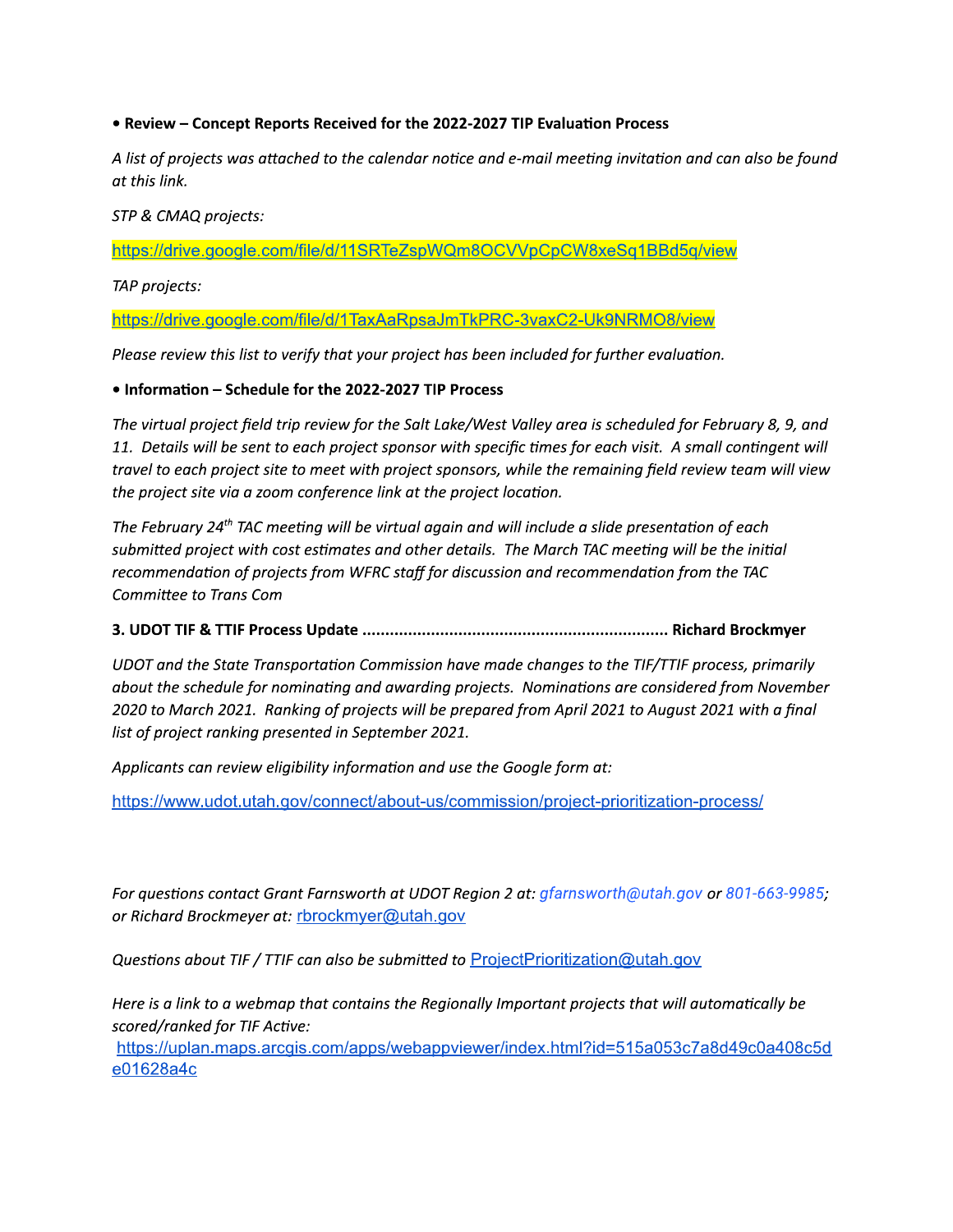Richard clarified that these are state funds without some of the burdens of using federal funds including using in-house project design specifications.

Second largest city in Utah and second in employment. Incorporated in 1980 combining four communities. 5600 West has been a rapidly growing commercial center. The SR-201 corridor has grown into a significant warehouse and freight hub. Valley Fair Mall has changed significantly in recent years including introduction of light rail service at Fairbourne Station across 2700 West.

**Other Projects:** 4100 South reconstruction 4700 South reconstruction Cross Towne Trail Parkway Blvd. 3650 South reconstruction adjacent to Fairbourne Station Mountain View Corridor to open later in 2021. **Bangerter Highway interchanges** "Operation My Hometown" civic and ecumenical effort to assist local residents with home improvement.

5-year service plan is a component of the UTA long range Plan. Plan seeks regional connections and mode-to-mode links. Core bus routes aim to have higher frequency and regional connections. Patronage has decreased significantly since the pandemic.

Salt Lake/West Valley area planned service improvements in varying stages of development include electric bus deployment and micro-transit expansion.

Comments can be made at www.rideuta.com/serviceplan.

For details contact Laura Hanson, Ihanson@rideuta.com, 801-237-1933

### 

The Regional Transportation Plan (RTP) is part of the Wasatch Vision 2050 and is updated every four years. Next update will be completed in 2023. Testing and modeling of needs and potential projects will proceed in 2021. Cost evaluation in 2022.

External Forces - how will emerging technology shape the future in 2050? Examples - CAV, high tech transit, e-commerce, on-demand travel, micro-transit, micro-mobility, telework.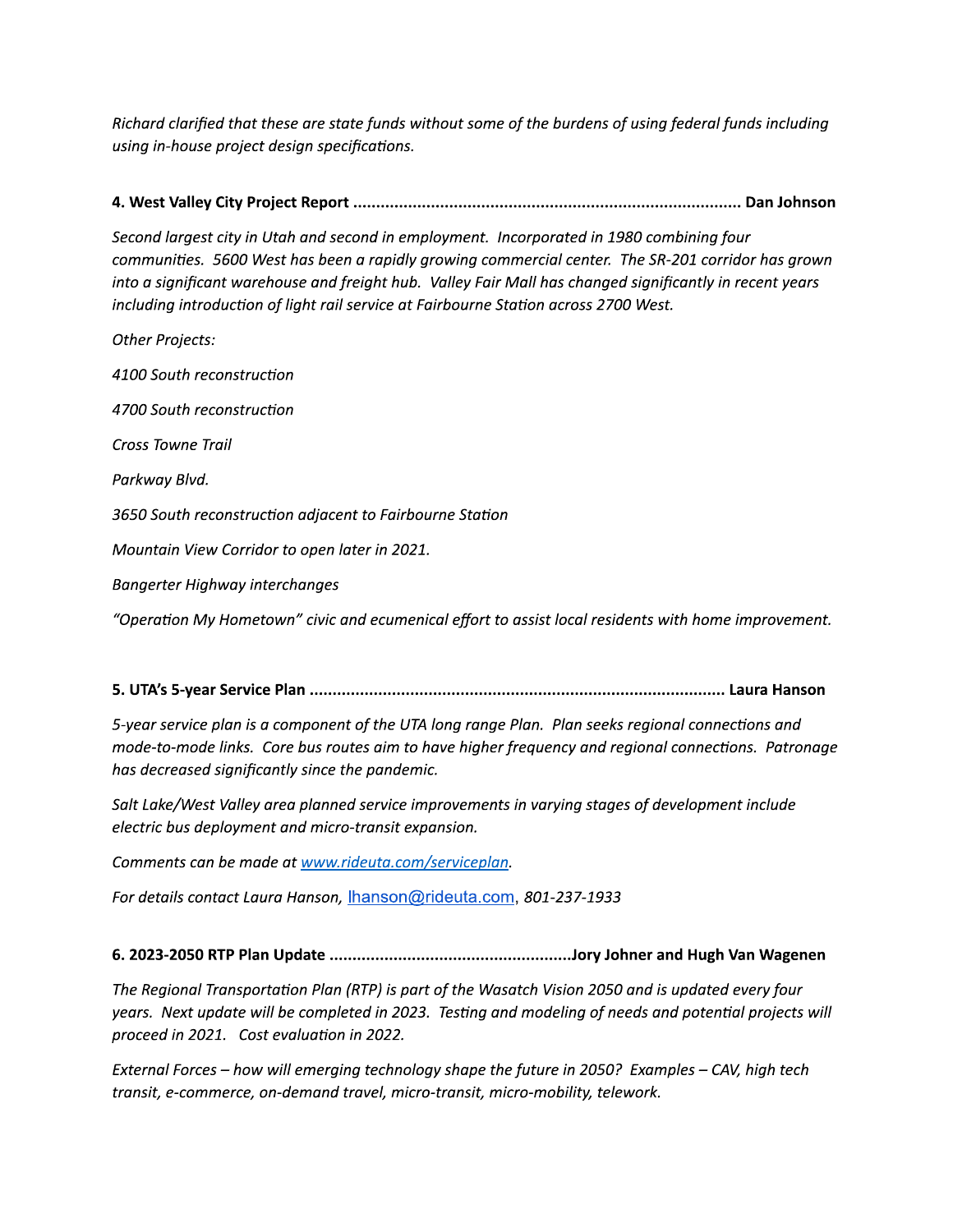**Explore Policies -**

Scenarios:

- 1. High Automation
- 2. High Shared Mobility
- 3. High E-Living

Coronavirus experience may accelerate telework and other e-commerce technologies.

A new freight stakeholders group has been created to review transportation needs for truck and rail freight services.

RTP process will consider and incorporate other ongoing transportation studies and projects by UDOT and UTA. Final product is to refine scenarios into the "Ultimate Preferred Scenario".

Will CAV adoption be a linear or exponential growth? Unknown at this time, but scenario development will explore various growth patterns. Blaine Leonard from UDOT is a good resource on this topic.

Should electrification of the transportation network be considered as a transforming technology? Limits of electrical network capacity could be a concern. As far as road capacity, EV's use as much space as ICE vehicles.

Are current telecommuting projections too low? Recent coronavirus experience suggests wide acceptance.

Next Meeting of Trans Com TAC - February 24, 2021 - Refreshments - Bluffdale (If we meet)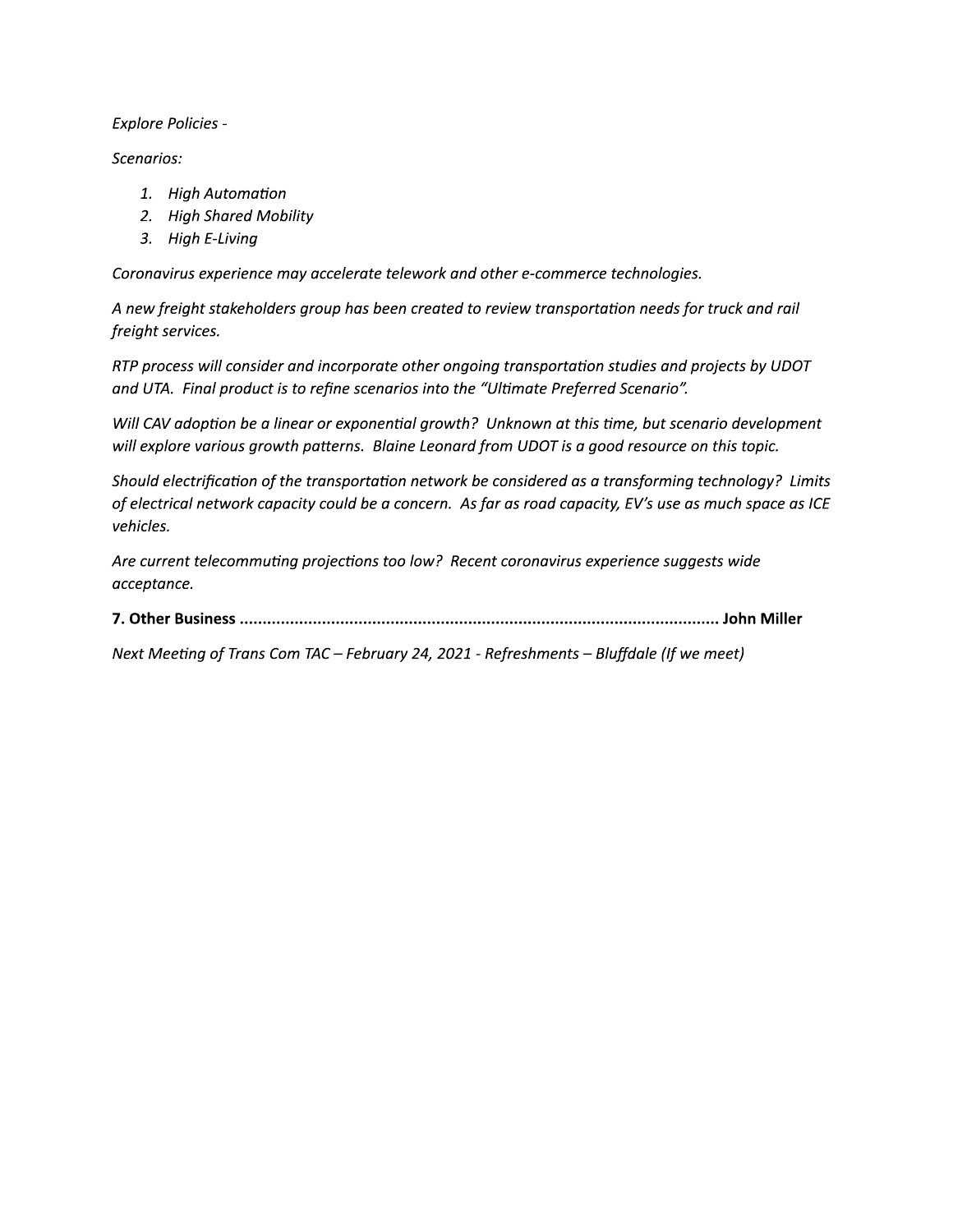# Attendance Roll

# **Salt Lake Technical Advisory Committee**

Date January 27, 2021

Please check your name or add it to the list below and update your contact information if needed.

| $\boldsymbol{v}$ | <b>Name</b>       | <b>Organization</b>  | <b>Phone</b> | E-mail                    |
|------------------|-------------------|----------------------|--------------|---------------------------|
|                  |                   |                      |              |                           |
|                  | Andra, Trevor     | Bluffdale            |              | tandra@bluffdale.com      |
| $\chi$           | Baranowski, Bill  | West Jordan          | 801.569.5047 | billba@wjordan.com        |
| $\chi$           | Barnes, Kent      | Salt Lake County     |              |                           |
|                  | Beim, Alex        | UTA                  | 801.287.9105 | abeim@rideuta.com         |
|                  | Benford, George   | Parametrix           | 801.866.3191 | gbenford@parametrix.com   |
|                  | Bennion, Wayne    | WFRC                 | 801.363.4250 | wbennion@wfrc.org         |
| X                | Billings, Kip     | <b>WFRC</b>          | 801.363.4250 | kbillings@wfrc.org        |
| X                | Bingham, Elden    | <b>UDOT</b>          |              |                           |
|                  | Boman, Haley      | <b>SLC</b>           | 801.638.7263 | Haley.boman@slc.gov       |
| $\chi$           | Bowers, Jonathan  | Herriman City        | 801.597.0012 | jbowers@herriman.org      |
|                  | Brondum, Erik     | West Valley City     | 801.963.3406 | ebrondum@wvc-ut.gov       |
| X                | Brower, Kyle      | <b>Riverton City</b> |              | kbrower@rivertonutah.gov  |
| $\chi$           | Butte, C.         |                      |              |                           |
| X                | Calacino, A.      |                      |              |                           |
|                  | Cooley, Scott     | Draper               | 801.656.6566 | Scott.cooley@draper.ut.us |
|                  | Coyle, John M.    | <b>SLC</b>           | 801.535.6241 | John.coyle@slcgov.com     |
| $\chi$           | Davenport, Greg   | West Jordan          | 801.569.5077 | gregd@wjordan.com         |
|                  | Ellis, Shane      | SL County            |              | sellis@slco.org           |
| $\chi$           | Farnsworth, Grant | <b>UDOT</b>          | 801.663.9985 | gfarnsworth@utah.gov      |
| X                | Fazio, Michael    | Bluffdale            | 801.849.9430 | mfazio@bluffdale.com      |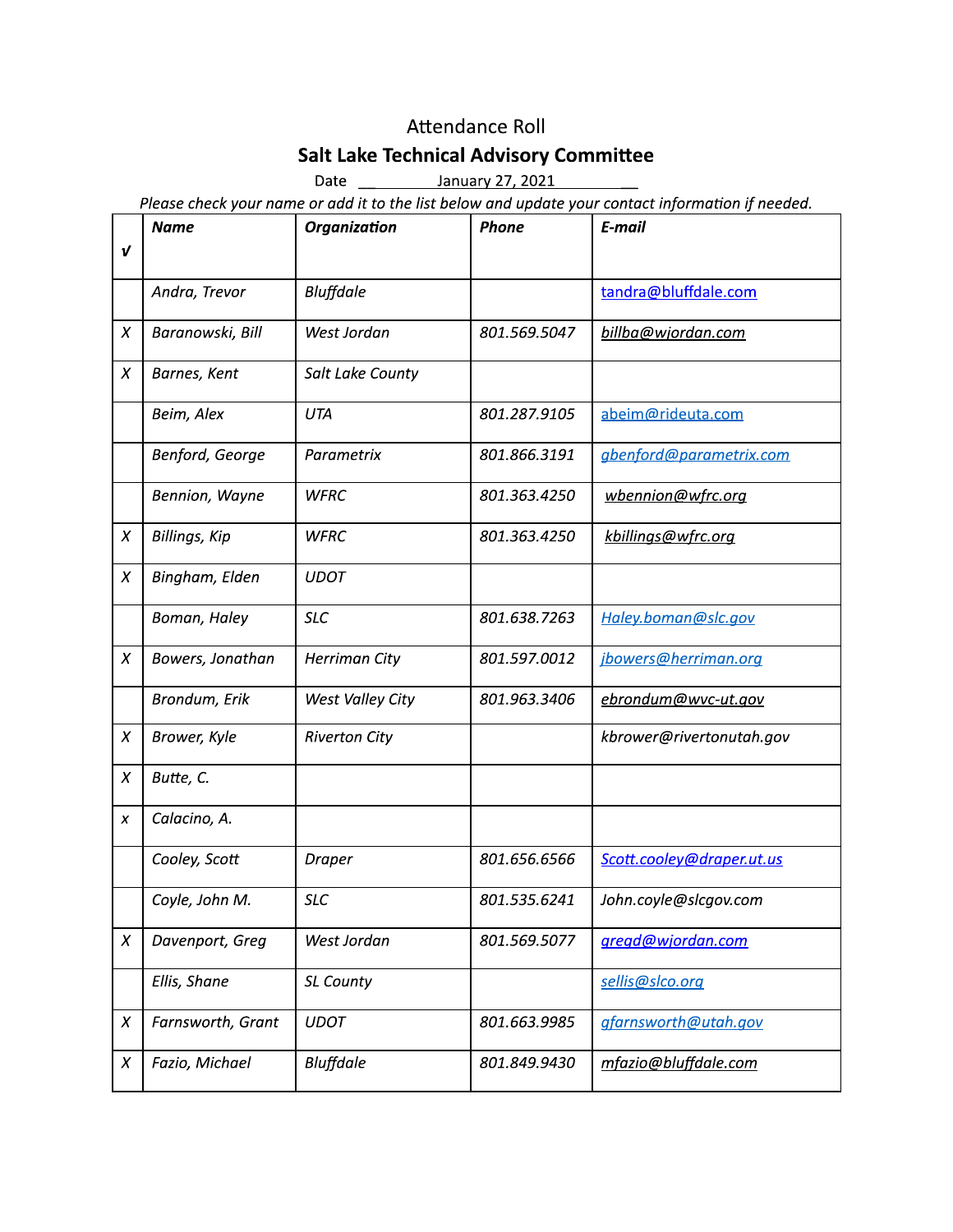| X      | Galang, Madeline | <b>SL County</b>          | 385.468.6622 | Mfrancisco.galang@slco.org |
|--------|------------------|---------------------------|--------------|----------------------------|
|        | Gilmore, Walt    | <b>SL County</b>          | 801.468.2582 | wgilmore@slco.org          |
|        | Gilson, Brad     | <b>Cottonwood Heights</b> | 801.694.7770 | brad@gilsonengineering.com |
| X      | Ginsberg, Adam   | Cottonwood Heights        | 801.571.9414 | aginsberg@ch.utah.gov      |
|        | Goldman, Michael | UTA                       | 801.287.2065 | mgoldman@rideuta.com       |
|        | Greenwood, Shane | South Jordan              | 801.254.3742 | sgreenwood@sjc.utah.gov    |
| X      | Hale, Robert     | Midvale                   |              |                            |
| $\chi$ | Hammond, Todd    | Draper                    | 801.576.6336 | Todd.hammond@draper.ut.us  |
| X      | Hanson, Laura    | UTA                       |              |                            |
|        | Hartle, Ivan     | <b>UDOT</b>               | 435.633.3553 | ihartle@utah.gov           |
| X      | Haskell, Alma    | UTA                       | 801.741.8813 | ahaskell@rideuta.com       |
| X      | Hernandez, Rosie | <b>WFRC</b>               |              |                            |
|        | Hulbert, Crystal | Salt Lake County          | 385.468.6623 | chulbert@slco.org          |
| X      | Johner, Jory     | <b>WFRC</b>               |              |                            |
| X      | Johnson, Dan     | <b>WVC</b>                | 801.963.3228 | Daniel.johnson@wvc-ut.gov  |
|        | Johnson, Hal     | UTA                       | 801.232.1905 | hjohnson@rideuta.com       |
|        | Klavano, Brad    | South Jordan              | 801.254.3742 | bklavano@sjc.utah.gov      |
|        | Klingel, Chris   | Riverton                  | 801.208.3184 | cklingel@rivertoncity.com  |
| X      | Knight, Jonathan |                           |              |                            |
|        | Kump, Ryan       | Sandy                     | 801.568.2962 | rkump@sandy.utah.gov       |
| X      | Ludwig, Keith    | Midvale                   | 801.256.2574 | ludwigk@midvale.com        |
|        | Lutze, Frederick | Millcreek                 |              |                            |
| X      | Miller, John     | Millcreek                 | 801.214.2719 | jmiller@millcreek.us       |
| X      | Moody, T.        |                           |              |                            |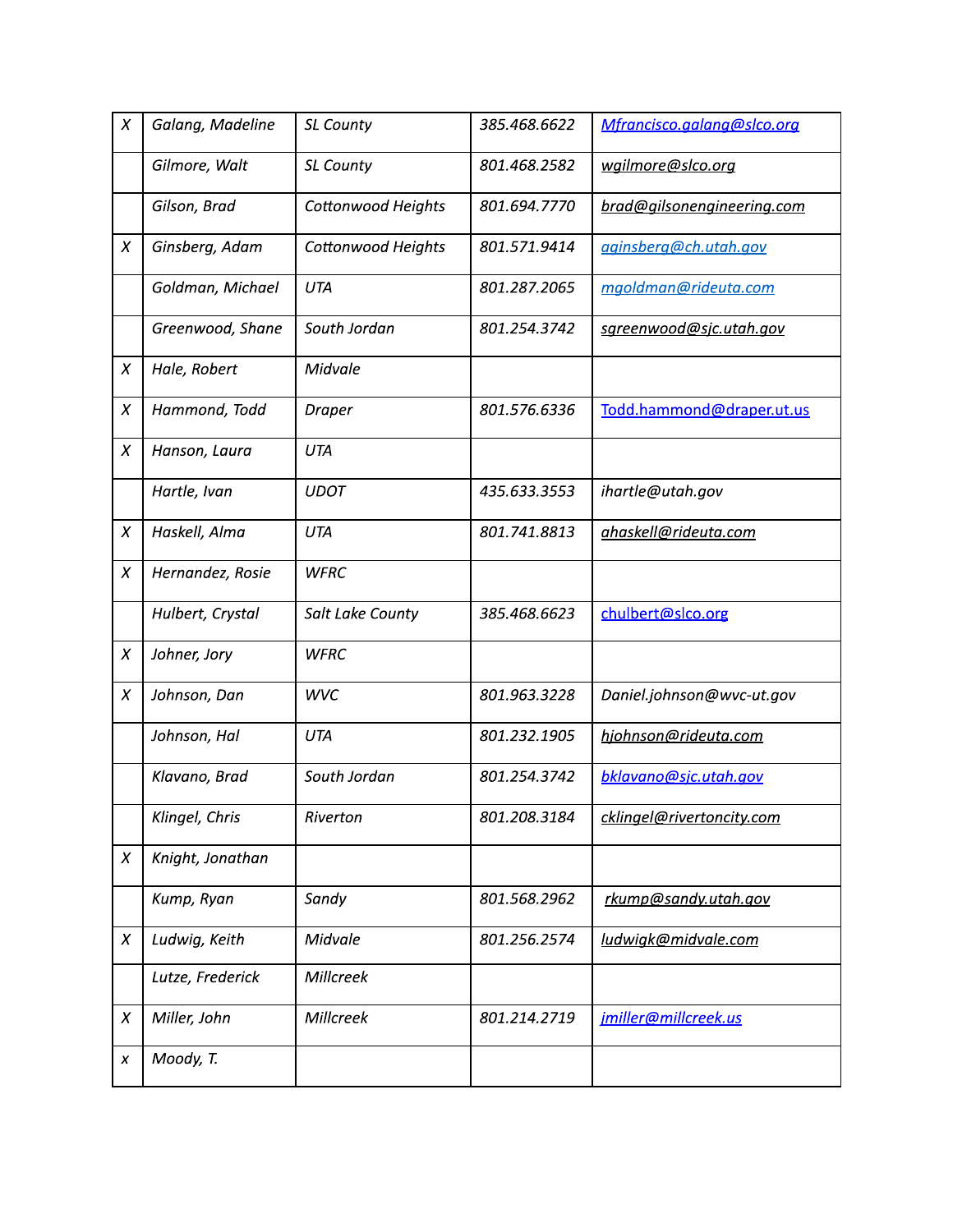| $\chi$ | Moore, Brian       | <b>Riverton City</b>  | 801.208.3153      | bmoore@rivertoncity.com    |
|--------|--------------------|-----------------------|-------------------|----------------------------|
| X      | Murphy, David      | West Jordan           | 801.569.5074      | davidm@wjordan.com         |
| $\chi$ | Nielson, Jeremy    | South Jordan          | 385.258.6490      | jnielsen@sjc.utah.gov      |
| $\chi$ | Norlem, Chris      | SL City               | 801.535.6289      | Chris.norlem@slcgov.com    |
| X      | Palmer, Brad       | <b>UDOT</b>           | 801.887.3435      | bgpalmer@utah.gov          |
| X      | Papastamos, Angelo | <b>UDOT</b>           |                   |                            |
| X      | Patorik, Steve     |                       |                   |                            |
|        | Pay, Dennis        | South SLC             | 801.483.6038      | dpay@southsaltlakecity.com |
| X      | Peters, Helen      | SL County             | 385.468.4860      | hpeters@slco.org           |
|        | Pickell, Vaughn    | <b>Bluffdale City</b> | 801.254.5175      | vpickell@bluffdale.com     |
| $\chi$ | Robinson, Trace    | Riverton              | 801.208.3137      | trobinson@rivertoncity.com |
|        | Robles, Augusto    | Herriman City         | 801.440.5183      | arobles@herriman.org       |
| X      | Roolf, Becka       | <b>SLC</b>            | 801535.7274       | beckaroolf@slcgov.com      |
|        | Sabula, Julianne   | <b>SLC</b>            | 801.535.6678      | Julianne.sabula@slcgov.com |
|        | Shaw, George       | South Jordan          |                   | ashaw@sjc.utah.gov         |
| X      | Shields, Gabriel   |                       |                   |                            |
| X      | Shinal, K.J.       |                       |                   |                            |
| X      | Shipp, Matthew     | Cottonwood Heights    | 801.616.6636      | mshipp@ch.utah.gov         |
| X      | Stokes, Trae       | <b>Murray City</b>    | 801.270.2401      | tstokes@murray.utah.gov    |
|        | Swanwick, Carmen   | <b>UDOT</b>           | 801.232.7802<br>0 | cswanwick@utah.gov         |
|        |                    |                       |                   |                            |
| X      | Terry, Bryce       | Herriman City         | 385.221.4706      | bterry@herriman.org        |
| X      | Thomas, Wendy      |                       |                   |                            |
|        | Thomas. Blake      | Herriman City         | 801.891.8644      | bthomas@herriman.org       |
| X      | Tracer, Dan        | <b>Bluffdale</b>      | 801.559.7782      | dtracer@bluffdale.com      |